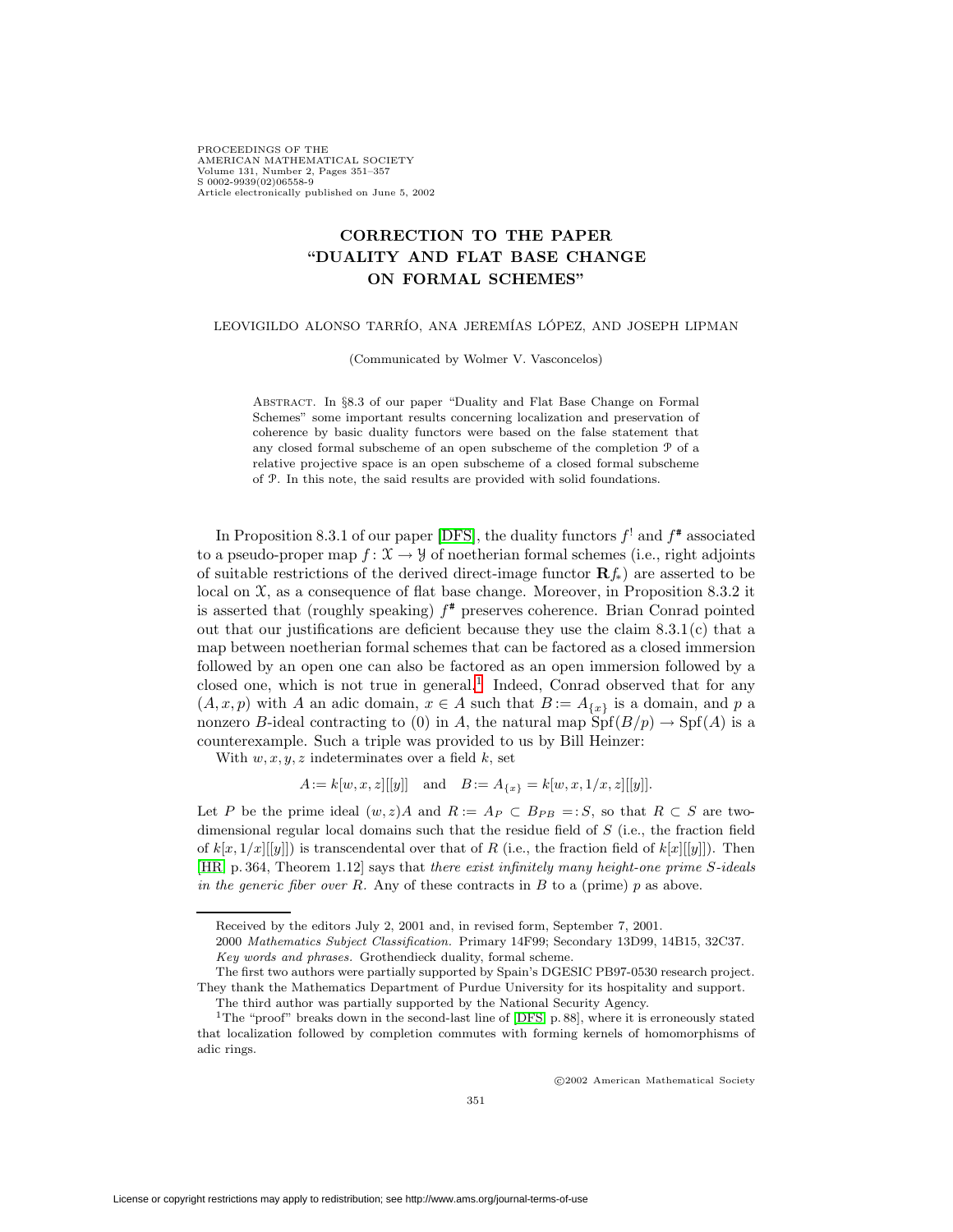Our purpose here is to validate the aforementioned Propositions by means of a "localization" Lemma [\(1](#page-1-0) below). Thus all other results in [\[DFS\]](#page-6-0) depending on these Propositions remain as they are. (No other results depend on the faulty  $8.3.1(c)$ .)

However, Proposition 8.3.1 is weakened in that we get isomorphisms which are not a priori functorial or canonical at the level of derived categories but only at the level of homology sheaves. This drawback does not affect the applications.

(Derived functoriality and canonicity might well be attainable, for example through a suitable variant—if such exists—of compactification of separated pseudofinite type maps of noetherian formal schemes.)

Notation and terminology are as in [\[DFS\]](#page-6-0) (which has an index starting on p. 125). For example, with  $\mathcal{I}_y$  an ideal of definition of the noetherian formal scheme  $\mathcal{Y}$  and  $\Gamma_{y}'(-)$  the torsion functor  $\underline{\lim}_{n} n \mathcal{H}om(\mathcal{O}_{y}/\mathcal{I}_{y}^{n}, -)$ , an  $\mathcal{O}_{y}$ - complex  $\mathcal{F}$  lies in  $\widetilde{\mathbf{D}}_{qc}^{+}(y)$ if the homology  $H^i(\mathcal{F})$  vanishes for  $i \ll 0$  and the derived-torsion complex  $\mathbf{R}\Gamma'_{y}\mathcal{F}$ has quasi-coherent homology. In particular,  $\mathbf{D}_{qc}^+(\mathcal{Y}) \subset \widetilde{\mathbf{D}}_{qc}^+(\mathcal{Y})$  [\[DFS,](#page-6-0) p. 54, 5.2.10].

<span id="page-1-0"></span>**Lemma 1.** Let

$$
\mathcal{U} \xrightarrow{q_k} \mathcal{V}_k \xrightarrow{h_k} \mathcal{X}_k \xrightarrow{f_k} \mathcal{Y} \qquad (k = 1, 2)
$$

be maps of noetherian formal schemes with  $q_k$  a closed immersion,  $h_k$  an open immersion,  $f_k$  pseudo-proper, and  $f_1h_1q_1 = f_2h_2q_2$ . Then one can define isomorphisms

$$
q_1^1 h_1^* f_1^! \mathcal{F} \stackrel{\sim}{\longrightarrow} q_2^1 h_2^* f_2^! \mathcal{F}, \qquad q_1^* h_1^* f_1^* \mathcal{F} \stackrel{\sim}{\longrightarrow} q_2^* h_2^* f_2^* \mathcal{F} \qquad (\mathcal{F} \in \widetilde{\mathbf{D}}_{\mathrm{qc}}^+(\mathcal{Y}))
$$

such that the induced homology isomorphisms are canonical and functorial.

*Proof.* Recall that  $f'$  is the notation used for  $f_t^{\times}$  when f is pseudo-proper, and that  $\Lambda_X(-): = \mathbf{R}\mathcal{H}om^{\bullet}(\mathbf{R}\Gamma_{\!\!X}'\mathcal{O}_X, -).$  The isomorphisms of functors from  $\mathbf{D}(\mathcal{Y})$  to  $\mathbf{D}(\mathcal{U}),$ 

$$
\mathbf{\Lambda}_{\mathcal{U}}q_k^l h_k^* f_k^! \xrightarrow{\sim} \mathbf{\Lambda}_{\mathcal{U}}q_k^l \mathbf{\Lambda}_{\mathcal{V}_k} h_k^* f_k^! \xrightarrow{\sim} \mathbf{\Lambda}_{\mathcal{U}}q_k^l h_k^* \mathbf{\Lambda}_{\mathcal{X}_k} f_k^! \xrightarrow{\sim} q_k^* h_k^* f_k^* \qquad (k \in \{1, 2\})
$$

where the second is obvious and the other two are given by [\[DFS,](#page-6-0) Corollary 6.1.5], show that it suffices to establish the first isomorphism in Lemma [1.](#page-1-0)

Let  $\mathcal{I}_y \subset \mathcal{O}_y$ ,  $\mathcal{I}_{\mathfrak{X}_1} \subset \mathcal{O}_{\mathfrak{X}_1}$  and  $\mathcal{I}_{\mathfrak{X}_2} \subset \mathcal{O}_{\mathfrak{X}_2}$  be ideals of definition such that  $\mathcal{I}_{\mathcal{Y}}\mathcal{O}_{\mathfrak{X}_1} \subset \mathcal{I}_{\mathfrak{X}_1}$  and  $\mathcal{I}_{\mathcal{Y}}\mathcal{O}_{\mathfrak{X}_2} \subset \mathcal{I}_{\mathfrak{X}_2}$ . The ideals  $\mathcal{I}_1 := \mathcal{I}_{\mathfrak{X}_1}\mathcal{O}_{\mathfrak{U}}$ ,  $\mathcal{I}_2 := \mathcal{I}_{\mathfrak{X}_2}\mathcal{O}_{\mathfrak{U}}$  and  $\mathcal{I} := \mathcal{I}_1 + \mathcal{I}_2$  are ideals of definition of the formal scheme U, possibly different. For each  $n > 0$  let  $u_n : U_n \to \mathcal{U}$  be the closed immersion determined by  $\mathcal{I}^n$  (so that  $U_n$  is an ordinary noetherian scheme with the same underlying topological space as U, but with structure sheaf  $\mathcal{O}_\mathcal{U}/\mathcal{I}^n$ . The desired isomorphism results from the existence—to be shown—of a family of isomorphisms

<span id="page-1-1"></span>
$$
(1) \t u_{n*}u_n^!q_1^!h_1^*f_1^!\mathcal{F} \xrightarrow{\sim} u_{n*}u_n^!q_2^!h_2^*f_2^!\mathcal{F} \t (n>0,\ \mathcal{F}\in\widetilde{\mathbf{D}}_{\mathrm{qc}}^+(\mathcal{Y})),
$$

<span id="page-1-2"></span>compatible with the homotopy colimit triangles given by [\[DFS,](#page-6-0) Lemma 5.4.1, Proposition 5.2.1(a), and Example 6.1.3(4)], for  $k \in \{1, 2\}$ :

(2) 
$$
\bigoplus_{n>0} u_{n*} u_n^! q_k^! h_k^* f_k^! \mathcal{F} \longrightarrow \bigoplus_{n>0} u_{n*} u_n^! q_k^! h_k^* f_k^! \mathcal{F} \longrightarrow q_k^! h_k^* f_k^! \mathcal{F} \longrightarrow.
$$

For, a basic property of triangles is that such a family of isomorphisms extends (not necessarily uniquely!) to an isomorphism between the "summits"  $q_k^{\dagger} h_k^* f_k^{\dagger} \mathcal{F}$ .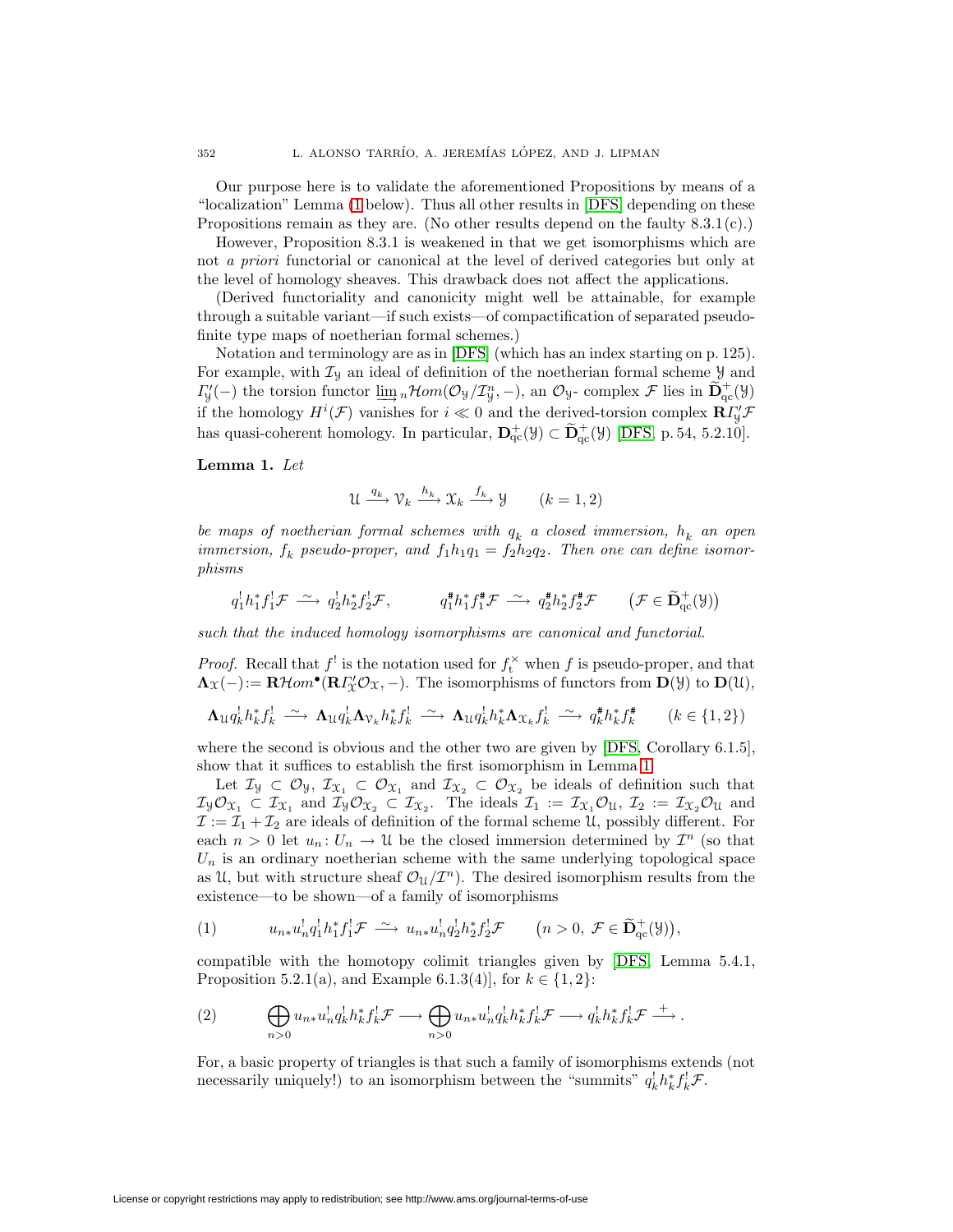Although the isomorphisms [\(1\)](#page-1-1) will be canonical, it does not follow that their extension to the summits is. However the *i*-th homology  $H^{i}(q_{k}^{l}h_{k}^{*}f_{k}^{l}\mathcal{F})$  is canonically isomorphic to the direct limit of  $H^i(u_{n*}u_n^l q_k^l h_k^* f_k^l \mathcal{F})$ , and so we will have produced canonical functorial homology isomorphisms

$$
H^i(q_1^! h_1^* f_1^! \mathcal{F}) \longrightarrow H^i(q_2^! h_2^* f_2^! \mathcal{F}) \qquad (i \in \mathbb{Z}).
$$

**Digression.** The definition of [\(1\)](#page-1-1) is based on the fact—well-known, though not yet conveniently packaged in full generality and detail—that on the category of separated finite-type maps of arbitrary noetherian schemes, there is an essentially unique  $pseudofunctor$ <sup>1</sup> taking values in  $\mathbf{D}_{\text{qc}}^+$ , restricting to the duality pseudofunctor  $f^!$  on the subcategory of proper maps f and to  $f^*$  on the subcategory of open immersions,<sup>[2](#page-2-0)</sup> and compatible with open base change in the sense that for any noetherian-scheme map

$$
g = fh' = hf' \colon X \to T
$$

with h, h' open immersions and f, f' proper—so that in the associated noetherianscheme diagram

$$
X \xrightarrow{i} Y \times_T Z \xrightarrow{p_1} Y
$$

$$
p_2 \downarrow \qquad \qquad \downarrow f
$$

$$
Z \xrightarrow[h]{}
$$

(with  $p_1, p_2$  the canonical projections,  $p_1 i = h', p_2 i = f'$ ) i is an open and closed immersion—the following natural diagram of isomorphisms commutes:

$$
h^{*}f^{!} = h^{\prime}f^{!} \longrightarrow g^{!} \longrightarrow f^{\prime}h^{!} = f^{\prime}h^{*}
$$

$$
\simeq \downarrow \qquad \qquad \downarrow \simeq
$$

$$
i^{*}p_{1}^{*}f^{!} \longrightarrow \sim \sim \sim \sim \sim i^{*}p_{2}^{!}h^{*} \longrightarrow i^{*}p_{2}^{!}h^{*}
$$

For the construction of  $\frac{1}{1}$  see [\[De,](#page-6-2) p. 318, Prop. 3.3.4]. To verify the hypotheses there, one needs Nagata's theorem that any finite-type separable map of noetherian schemes admits a factorization of the form  $fh'$  as above; and one needs to prove the cited Theorem 2 in [\[Ve\]](#page-6-3) without assuming finite dimensionality of the schemes involved. For the former, see [Lü] and  $[Co]$ . For the latter, see [\[Ne,](#page-6-6)  $\S6$ ] (keeping in mind the equivalence of categories given by [\[Ha,](#page-6-7) p. 47, Prop. 4.8]), which treats the case—sufficient for present purposes—of open base change, or the outline for proving the general case [\[Li,](#page-6-8) p. 120, Cor. (4.3)].

The above-mentioned lack of canonicity obstructs immediate extension of the pseudofunctor ! from ordinary to formal schemes, an extension whose existence would give a stronger canonical version of Lemma [1—](#page-1-0)as <sup>!</sup> already does for *ordinary* noetherian schemes. (Nevertheless such an extension might always exist for reasons as yet unknown to us.)

<span id="page-2-0"></span><sup>&</sup>lt;sup>2</sup>There is no conflict when f is both proper and an open immersion (i.e., f is an open and closed immersion) because then  $f^*$  is right-adjoint to  $f_*$ , so one can identify  $f^*$  and the dualizing  $f^!$ .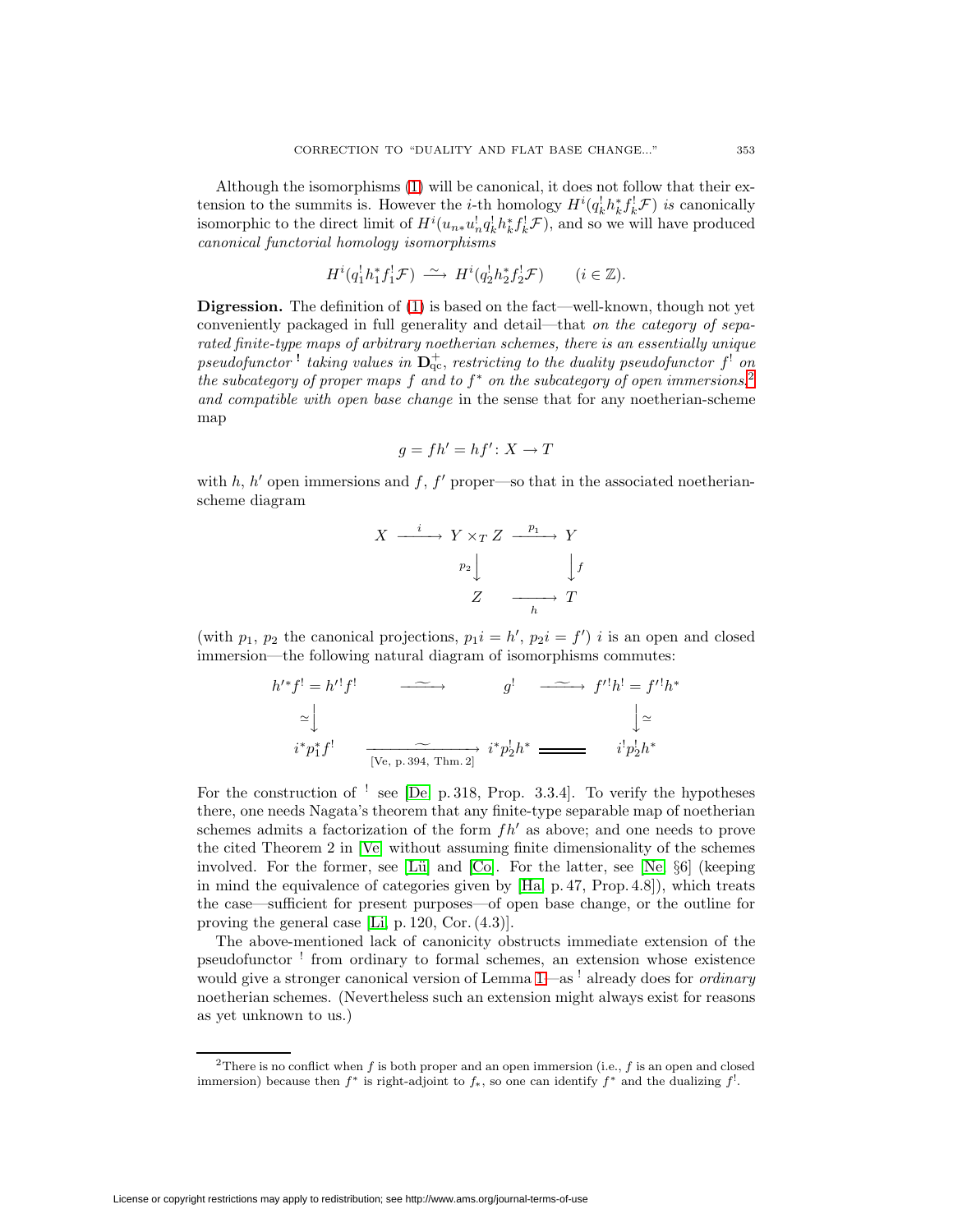Let us return to the proof. The isomorphisms [\(1\)](#page-1-1) arise from applying  $u_{n*}$  to the below isomorphisms [\(4\)](#page-3-0), that we describe next. Consider the diagram



where  $x_{1n}$ ,  $x_{2n}$ ,  $y_n$  are the closed immersions given by the ideals  $\mathcal{I}_{\mathcal{X}_1}^n$ ,  $\mathcal{I}_{\mathcal{X}_2}^n$  and  $\mathcal{I}_{\mathcal{Y}}^n$ respectively, the maps  $f_{1n}$  and  $f_{2n}$  are induced by  $f_1$  and  $f_2$  respectively, the subdiagrams marked by  $\Diamond$  are fiber squares, and  $q_{1n}$  and  $q_{2n}$  are the closed immersions induced by  $q_1$  and  $q_2$ , respectively. The outer hexagon is then a diagram of ordinary noetherian schemes with  $f_{1n}$  and  $f_{2n}$  proper maps,  $h_{1n}$  and  $h_{2n}$  open immersions and  $q_{1n}$  and  $q_{2n}$  closed immersions.

Use adic flat base change [\[DFS,](#page-6-0) Theorem 7.4] and pseudofunctoriality [\[DFS,](#page-6-0) Theorem 6.1(b)] to obtain the natural composite isomorphism

$$
s_{1n}(\mathcal{F})\colon u_n^!q_1^!h_1^*f_1^!\mathcal{F} \stackrel{\sim}{\longrightarrow} q_{1n}^!v_{1n}^!h_1^*f_1^!\mathcal{F} \stackrel{\sim}{\longrightarrow} q_{1n}^!h_{1n}^*x_{1n}^!f_1^!\mathcal{F} \stackrel{\sim}{\longrightarrow} q_{1n}^!h_{1n}^*f_{1n}^!y_n^!\mathcal{F},
$$

and analogously,

$$
s_{2n}(\mathcal{F})\colon u_n^!q_2^!h_2^*f_2^!\mathcal{F}\stackrel{\sim}{\longrightarrow} q_{2n}^!h_{2n}^*f_{2n}^!y_n^!\mathcal{F}.
$$

Using the above-described pseudofunctor on ordinary schemes we write  $h_{kn}^* = h_{kn}^!$ . Since  $y_n^! \mathcal{F} \in \mathbf{D}_{\mathrm{qc}}^+(Y_n)$  [\[DFS,](#page-6-0) p. 59, Theorem 6.1] there results a natural isomorphism

$$
r_n(\mathcal{F})\colon q^!_{1n}h^*_{1n}f^!_{1n}y^!_n\mathcal{F}\ \stackrel{\sim}{\longrightarrow}\ q^!_{2n}h^*_{2n}f^!_{2n}y^!_n\mathcal{F}.
$$

We have then the natural functorial isomorphisms

<span id="page-3-0"></span>(4) 
$$
s_{2n}(\mathcal{F})^{-1}r_n(\mathcal{F})s_{1n}(\mathcal{F})\colon u_n^1q_1^1h_1^*f_1^1\mathcal{F} \xrightarrow{\sim} u_n^1q_2^1h_2^*f_2^1\mathcal{F} \qquad (n>0).
$$

Still to be shown is that the isomorphisms [\(1\)](#page-1-1) are compatible with the trian-gles [\(2\)](#page-1-2). Let  $u_{n+1}^n: U_n \to U_{n+1}$  be the natural closed immersion, and let

$$
t_n: u_{n*}u_n^! \cong u_{n+1*}u_{n+1*}^n(u_{n+1}^n)^!u_{n+1}^! \to u_{n+1*}u_{n+1}^!
$$

be the natural map. By the definitions involved, the compatibility in question amounts to commutativity of the following diagram in the category of functors from  $\widetilde{\mathbf{D}}_{\text{qc}}^+(\mathcal{Y})$  to  $\mathbf{D}(\mathcal{U})$ , where  $c_{kn}$  ( $k \in \{1,2\}$ ) is induced by  $t_n$ , and  $b_{kn}$  will be

<span id="page-3-1"></span>(3)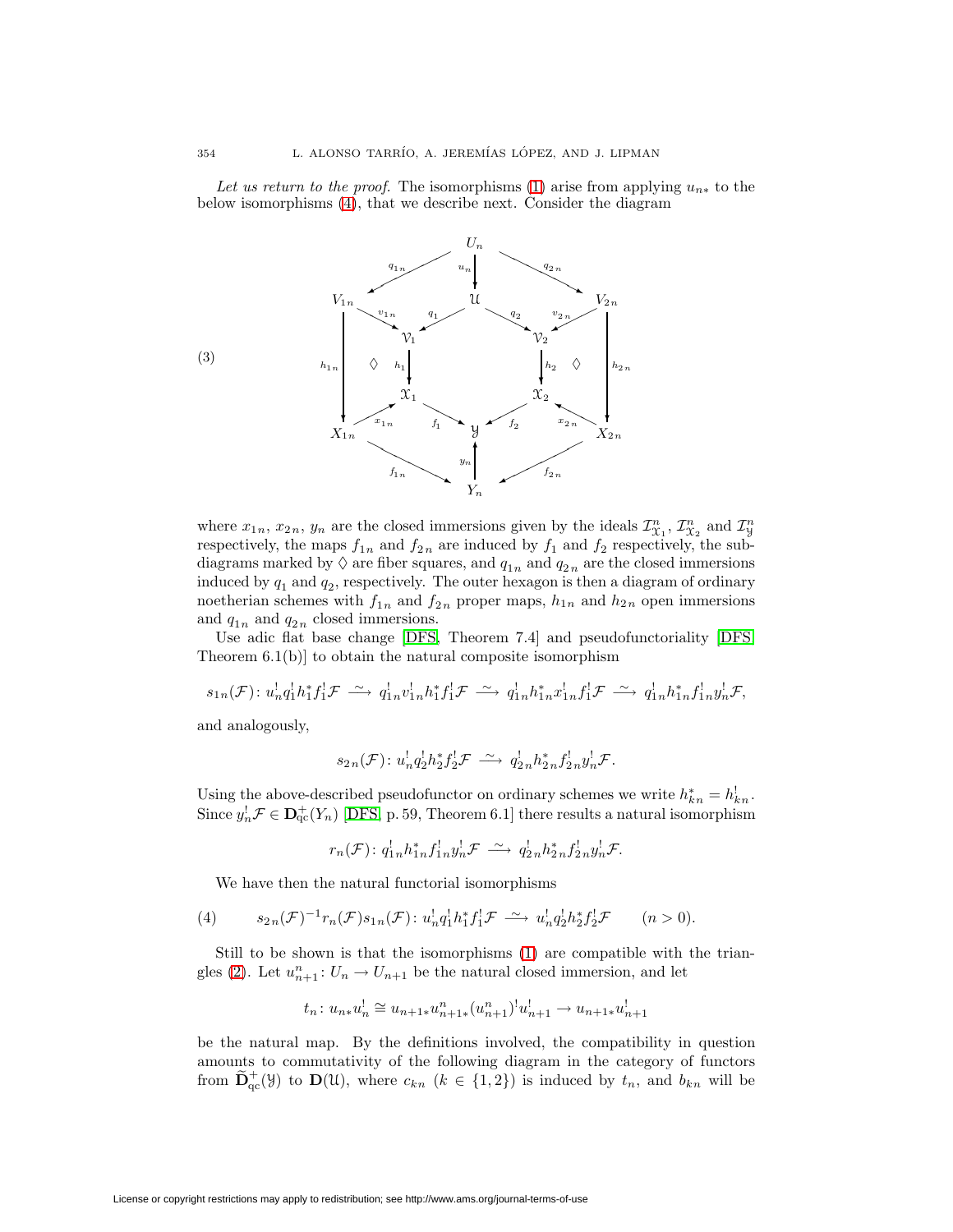defined later:

<span id="page-4-0"></span>
$$
u_{n*}u_n^{1}q_1^{1}h_1^{*}f_1^{1} \xrightarrow{c_{1n}} u_{n+1*}u_{n+1}^{1}q_1^{1}h_1^{*}f_1^{1}
$$
  
\n
$$
u_{n*}(s_{1n}) \bigcup_{u_{n*}q_1^{1}h_1^{*}h_1^{*}h_1^{*}f_1^{1}u_1^{1}} u_{n+1*}(s_{1n+1})
$$
  
\n
$$
u_{n*}q_1^{1}h_1^{*}h_1^{*}f_1^{1}u_1^{1} \xrightarrow{b_{1n}} u_{n+1*}q_{1n+1}^{1}h_{1n+1}^{*}f_{1n+1}^{1}y_{n+1}^{1}
$$
  
\n(5) 
$$
u_{n*}(r_n) \bigcup_{u_{n*}q_2^{1}h_2^{*}h_2^{*}h_1^{*}} \xrightarrow{b_{2n}} u_{n+1*}q_{2n+1}^{1}h_{2n+1}^{*}f_{2n+1}^{1}y_{n+1}^{1}
$$
  
\n
$$
u_{n*}(s_{2n}^{-1}) \bigcup_{u_{n*}u_{n}^{1}q_{2}^{1}h_2^{*}f_2^{1}} \xrightarrow{c_{2n}} u_{n+1*}u_{n+1}^{1}q_{2}^{1}h_2^{*}f_2^{1}
$$

Let us deal first with the top subrectangle of [\(5\)](#page-4-0). (The bottom one is essentially the same.) To lighten notation, we set  $m:= n+1$ .

Consider the following expansion of the left side of diagram [\(3\)](#page-3-1), where all occurrences of "1" in a subscript have been hidden, and where all the vertical arrows represent natural closed immersions, so that for each  $\xi \in \{u, v, x, y\}$ ,  $\xi_n = \xi_m \circ \xi_m^n$ :

$$
U_n \xrightarrow{q_n} V_n \xrightarrow{h_n} X_n \xrightarrow{f_n} Y_n
$$
  
\n
$$
u_m^n \downarrow \qquad v_m^n \downarrow \qquad \qquad \downarrow x_m^n \qquad \qquad \downarrow y_m^n
$$
  
\n
$$
U_m \xrightarrow{q_m} V_m \xrightarrow{h_m} X_m \xrightarrow{f_m} Y_m
$$
  
\n
$$
u_m \downarrow \qquad v_m \downarrow \qquad \qquad \downarrow x_m \qquad \qquad \downarrow y_m
$$
  
\n
$$
\mathcal{U} \xrightarrow{q} \mathcal{V} \xrightarrow{h} \mathcal{X} \xrightarrow{f} \mathcal{Y}
$$

The squares in the middle are fiber squares, to which are associated base-change isomorphisms of the form  $h^*x^! \longrightarrow v^!h^*$  (with appropriate subscripts attached). With each  $\beta$  indicating the use of such a base-change isomorphism, and  $a_n$  the natural composition

$$
u_{n*}q_n^!v_m^{n!} \xrightarrow{\sim} u_{m*}u_{m*}^nu_m^{n!}q_m^! \rightarrow u_{m*}q_m^!,
$$

one sees then that the top rectangle in [\(5\)](#page-4-0) expands naturally as

$$
u_{n*}u_n^1q^1h^*f^1 \longrightarrow u_{m*}u_m^nu_m^1u_m^1q^1h^*f^1 \longrightarrow u_{m*}u_m^1q^1h^*f^1
$$
  
\n
$$
\downarrow \qquad \qquad \downarrow \qquad \qquad \downarrow
$$
  
\n
$$
u_{n*}q_n^1v_n^1h^*f^1 \longrightarrow u_{n*}q_n^1v_m^nv_m^1v_m^1h^*f^1 \longrightarrow u_{m*}q_m^1v_m^1h^*f^1
$$
  
\n
$$
u_{n*}q_n^1h_n^*x_n^1f^1 \longrightarrow u_{n*}q_n^1h_n^*x_m^nx_m^1f^1 \longrightarrow u_{n*}q_n^1v_m^nlh_m^*x_m^1f^1 \longrightarrow u_{n*}q_n^1h_m^*x_m^1f^1
$$
  
\n
$$
\downarrow \qquad \qquad \downarrow
$$
  
\n
$$
u_{n*}q_n^1h_n^*f_n^1y_n^1 \longrightarrow u_{n*}q_n^1h_n^*x_m^nlf_m^1y_m^1 \longrightarrow u_{n*}q_n^1v_m^nlh_m^*f_m^1y_m^1 \longrightarrow u_{m*}q_m^1h_m^*f_m^1y_m^1
$$

with  $b_{1n}$  in [\(5\)](#page-4-0) defined to be the composition of the maps in the bottom row.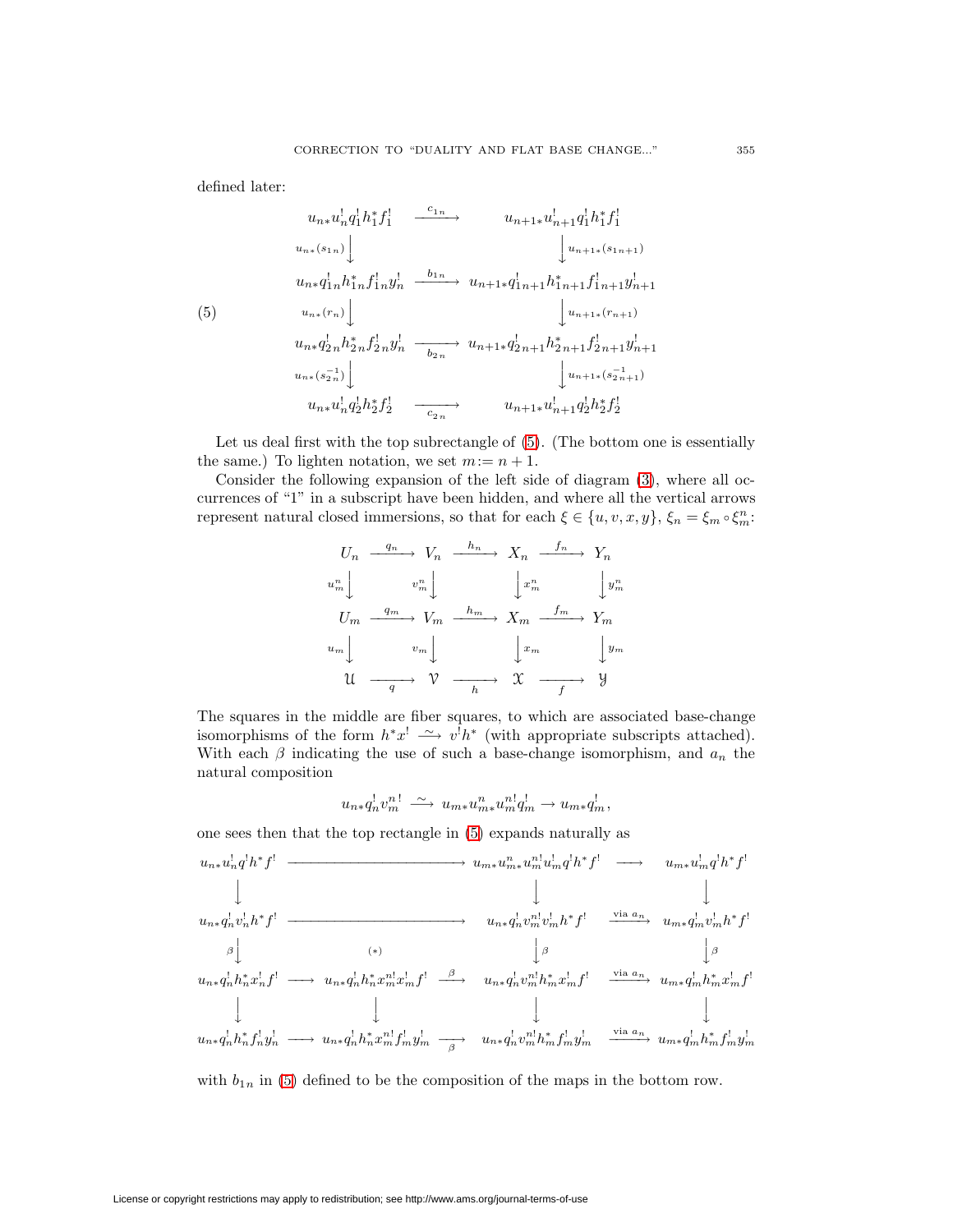It remains only to check commutativity of each of the subrectangles, which is a straightforward exercise requiring only the simplest formal properties of functori-ality and pseudofunctoriality,<sup>[3](#page-5-0)</sup> except for the subrectangle marked  $(*),$  where one uses the transitivity of flat base change [\[DFS,](#page-6-0) Lemma 7.5.2(b)].

As for the middle subrectangle in [\(5\)](#page-4-0), after noting that  $u_{n*} = u_{m*}u_{m*}^n$  and  $y_n^{\dagger} \cong y_m^{n} y_m^{\dagger}$  one can "factor out"  $u_{m*}$  and  $y_m^{\dagger}$ , and then use the rather simple duality isomorphism for closed immersions

 $\text{Hom}_{\mathbf{D}(U_m)}(u_{m*}^n \mathcal{E}, \mathcal{G}) \cong \text{Hom}_{\mathbf{D}(U_n)}(\mathcal{E}, u_m^{n!} \mathcal{G}) \quad (\mathcal{E} \in \mathbf{D}_{\text{qc}}(U_n), \mathcal{G} \in \mathbf{D}(U_m))$ 

(by which the natural map  $u_{m*}^n u_m^{n} \mathcal{G} \to \mathcal{G}$  corresponds to the identity map of  $u_m^{n} \mathcal{G}$ ) to reduce the commutativity question to that for a diagram of isomorphisms of functors from  $\mathbf{D}_{\text{qc}}^+(Y_m)$  to  $\mathbf{D}_{\text{qc}}(U_n)$ :

$$
q'_{1n}h_{1n}^*f_{1n}^!y_m^{n!} \xrightarrow{\sim} u_m^{n!}q'_{1m}h_{1m}^*f_{1m}^!
$$
  
\n
$$
\simeq \bigcup_{q'_{2n}h_{2n}^*f_{2n}^!y_m^{n!} \xrightarrow{\sim} u_m^{n!}q'_{2m}h_{2m}^*f_{2m}^!
$$

In this diagram only maps between ordinary schemes appear, so as before one can identify  $h^*$  with  $h^!$  and define the vertical arrows via pseudofunctoriality. The horizontal arrows involve flat base change. However, under the identification of  $h^*$ with  $h^!$  (when h is an open immersion of ordinary schemes), a base-change isomorphism like  $h_{1n}^* x_{1m}^{n!} \longrightarrow v_{1m}^{n!} h_{1m}^*$  becomes identified with the pseudofunctoriality isomorphism  $h_{1n}^l x_{1m}^{n!} \longrightarrow v_{1m}^{n!} h_{1m}^l$ . (See the above Digression.) With this in mind one finds again that pseudofunctoriality yields the desired commutativity.

 $\Box$ 

 $\Box$ 

This completes the proof of Lemma [1.](#page-1-0)

**Proposition 2** ([\[DFS\]](#page-6-0), 8.3.1). Let there be given a commutative diagram

$$
\begin{array}{ccc}\n\mathcal{U} & \xrightarrow{i_1} & \mathcal{X}_1 \\
\downarrow i_2 & & \downarrow f_1 \\
\mathcal{X}_2 & \xrightarrow{f_2} & \mathcal{Y}\n\end{array}
$$

of noetherian formal schemes, with  $f_1$  and  $f_2$  pseudo-proper and  $i_1$  and  $i_2$  open immersions. Then one can define isomorphisms

$$
i_1^* f_1^! \mathcal{F} \xrightarrow{\sim} i_2^* f_2^! \mathcal{F}, \qquad i_1^* f_1^* \mathcal{F} \xrightarrow{\sim} i_2^* f_2^* \mathcal{F} \qquad (\mathcal{F} \in \widetilde{\mathbf{D}}_{\mathrm{qc}}^+(\mathcal{Y}))
$$

such that the induced homology isomorphisms are canonical and functorial.

*Proof.* This is the particular case  $q_k =$  identity,  $h_k = i_k$ , of Lemma [1.](#page-1-0)

**Proposition 3** ([\[DFS\]](#page-6-0), 8.3.2). If  $f: \mathcal{X} \rightarrow \mathcal{Y}$  is a pseudo-proper map of noetherian formal schemes, then

$$
f^{\#}\big(\mathbf{D}_{\mathrm{c}}^{+}(\mathcal{Y})\big) \subset \mathbf{D}_{\mathrm{c}}^{+}(\mathcal{X}).
$$

<span id="page-5-0"></span><sup>&</sup>lt;sup>3</sup>In particular, "pseudofunctorial associativity": if  $\gamma_{\psi,\varphi}$ :  $(\varphi\psi)$ <sup>!</sup>  $\longrightarrow \psi^! \varphi^!$  is the canonical isomorphism, then for any composition  $\varphi\psi\chi$  it holds that  $(\chi^{!}\gamma_{\psi,\varphi}) \circ \gamma_{\chi,\varphi\psi}$  and  $\gamma_{\chi,\psi}(\varphi^{!}) \circ \gamma_{\psi\chi,\varphi}$  are the same isomorphism from  $(\varphi \psi \chi)^!$  to  $\chi^! \psi^! \varphi^!$ .